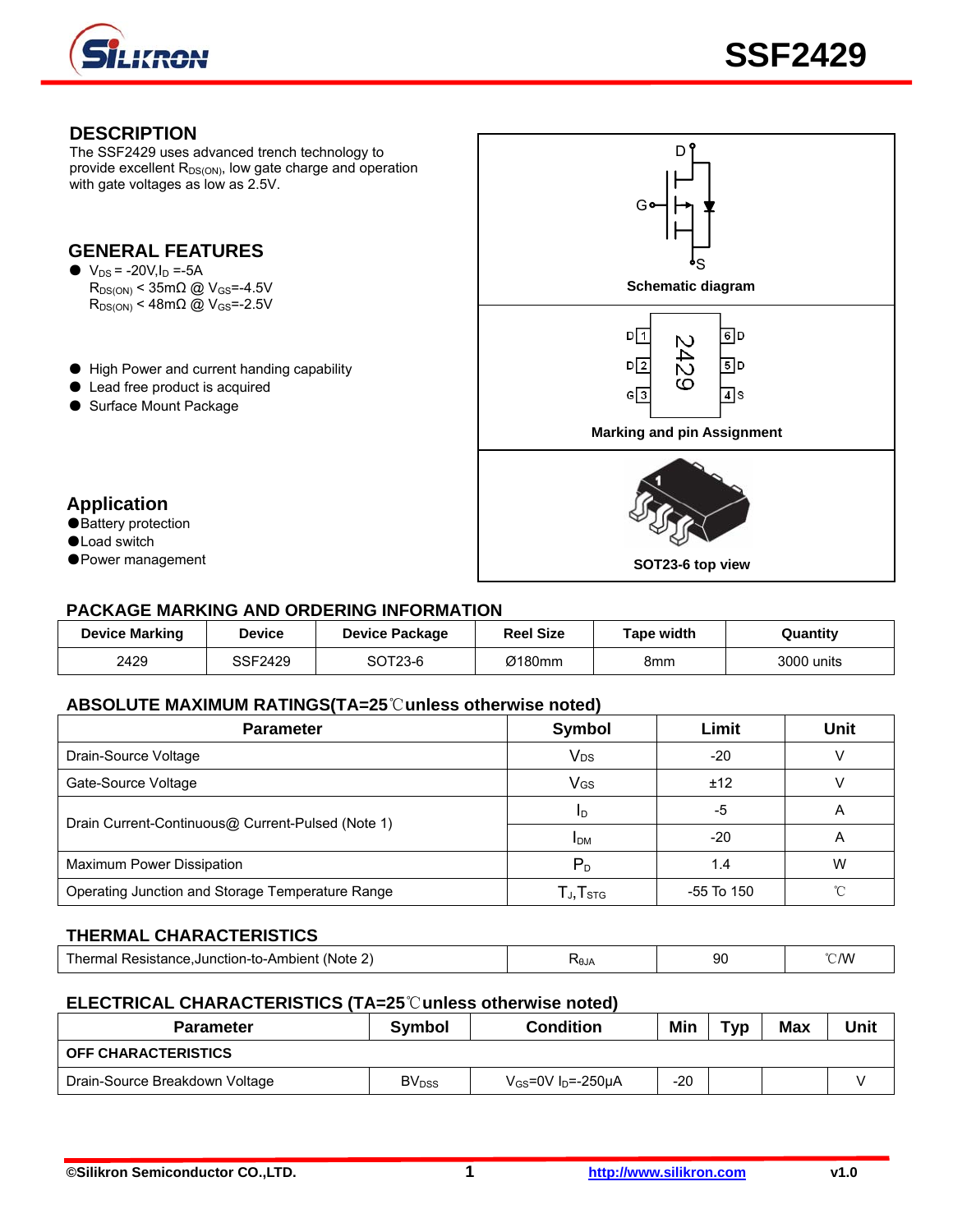

| Zero Gate Voltage Drain Current           | $I_{DSS}$           | $V_{DS} = -20V$ . $V_{GS} = 0V$                              |        |        | $-1$   | μA        |  |
|-------------------------------------------|---------------------|--------------------------------------------------------------|--------|--------|--------|-----------|--|
| Gate-Body Leakage Current                 | $_{\rm lqss}$       | $V_{GS}$ = $\pm$ 12V, V <sub>DS</sub> =0V                    |        |        | ±100   | nA        |  |
| <b>ON CHARACTERISTICS (Note 3)</b>        |                     |                                                              |        |        |        |           |  |
| Gate Threshold Voltage                    | $V_{GS(th)}$        | $V_{DS} = V_{GS}I_D = -250 \mu A$                            | $-0.5$ | $-0.7$ | $-1$   | $\vee$    |  |
| Drain-Source On-State Resistance          | R <sub>DS(ON)</sub> | $V_{GS} = -4.5V$ , $I_D = -5A$                               |        | 29     | 35     | $m\Omega$ |  |
|                                           |                     | $V_{GS}$ =-2.5V, $I_D$ =-3A                                  |        | 37     | 48     | $m\Omega$ |  |
| Forward Transconductance                  | $g_{FS}$            | $V_{DS} = -10V$ , $I_{D} = -3A$                              | 4      |        |        | S         |  |
| <b>DYNAMIC CHARACTERISTICS (Note4)</b>    |                     |                                                              |        |        |        |           |  |
| Input Capacitance                         | $C_{\text{lss}}$    |                                                              |        | 1450   |        | PF        |  |
| <b>Output Capacitance</b>                 | $C_{\text{oss}}$    | $V_{DS}$ =-10V, $V_{GS}$ =0V,<br>$F = 1.0 MHz$               |        | 200    |        | PF        |  |
| Reverse Transfer Capacitance              | $C_{\text{rss}}$    |                                                              |        | 160    |        | PF        |  |
| <b>SWITCHING CHARACTERISTICS (Note 4)</b> |                     |                                                              |        |        |        |           |  |
| Turn-on Delay Time                        | $t_{d(on)}$         |                                                              |        | 5      |        | nS        |  |
| Turn-on Rise Time                         | $t_{r}$             | $V_{DD} = -10V \cdot \ln = -1A$                              |        | 13     |        | nS        |  |
| Turn-Off Delay Time                       | $t_{d(\text{off})}$ | $V_{GS} = -4.5V$ . RGEN=60                                   |        | 80     |        | nS        |  |
| <b>Turn-Off Fall Time</b>                 | t                   |                                                              |        | 35     |        | nS        |  |
| <b>Total Gate Charge</b>                  | Q <sub>g</sub>      |                                                              |        | 17     |        | nC        |  |
| Gate-Source Charge                        | $Q_{qs}$            | $V_{DS}$ =-10V, $I_{D}$ =-4.5A,<br>$V$ <sub>GS</sub> =- $5V$ |        | 4      |        | nC        |  |
| Gate-Drain Charge                         | $Q_{gd}$            |                                                              |        | 4.5    |        | nC        |  |
| <b>DRAIN-SOURCE DIODE CHARACTERISTICS</b> |                     |                                                              |        |        |        |           |  |
| Diode Forward Voltage (Note 3)            | $V_{SD}$            | $V_{GS} = 0V, I_S = -1.3A$                                   |        |        | $-1.3$ | $\vee$    |  |

#### **NOTES:**

**1.** Repetitive Rating: Pulse width limited by maximum junction temperature.<br>**2.** Surface Mounted on 1in<sup>2</sup> FR4 Board, t ≤ 10 sec.

**3.** Pulse Test: Pulse Width ≤ 300μs, Duty Cycle ≤ 2%.

**4.** Guaranteed by design, not subject to production testing.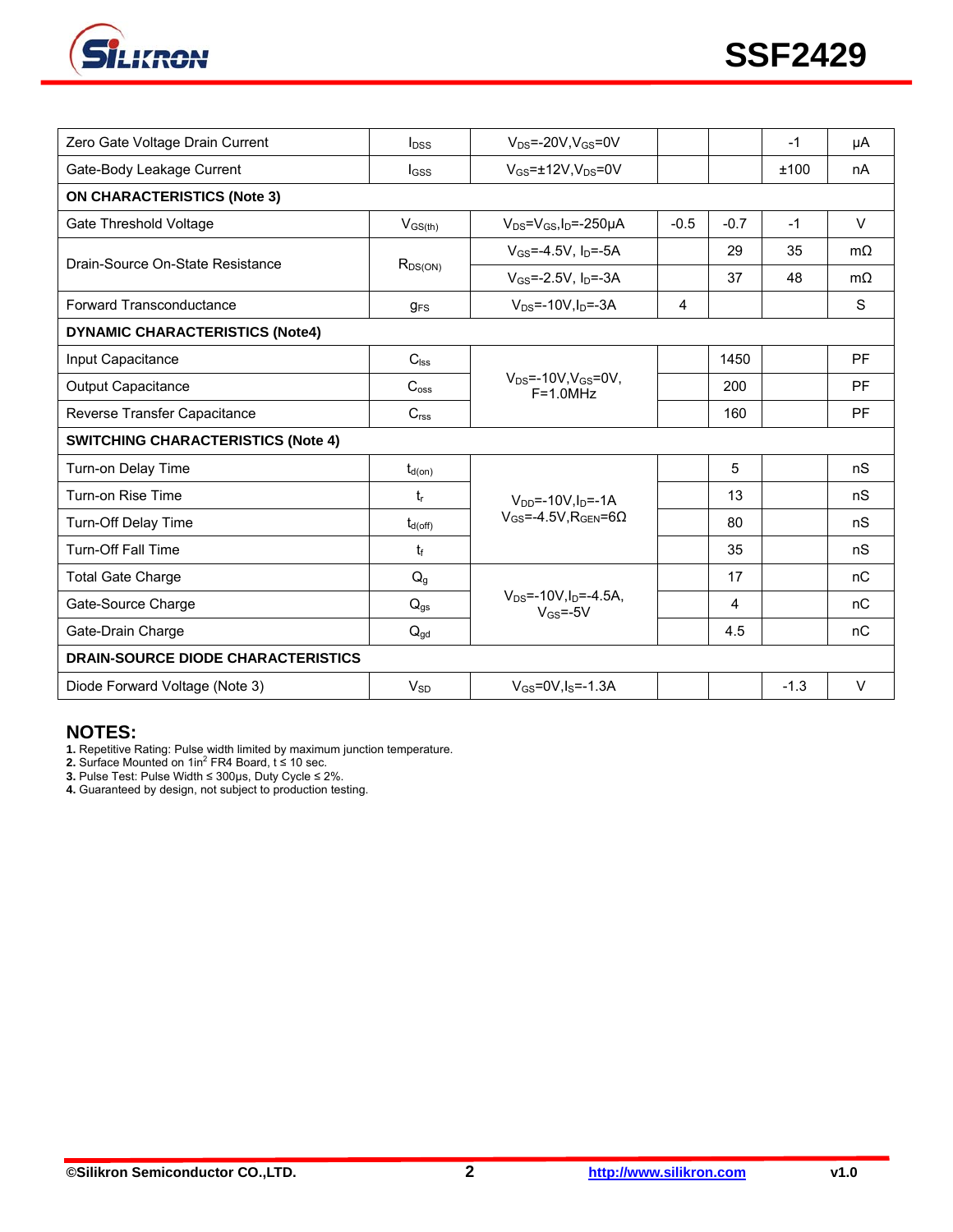

# **ELECTRICAL AND THERMAL CHARACTERISTICS**





**Figure 3: Normalized Maximum Transient Thermal Impedance**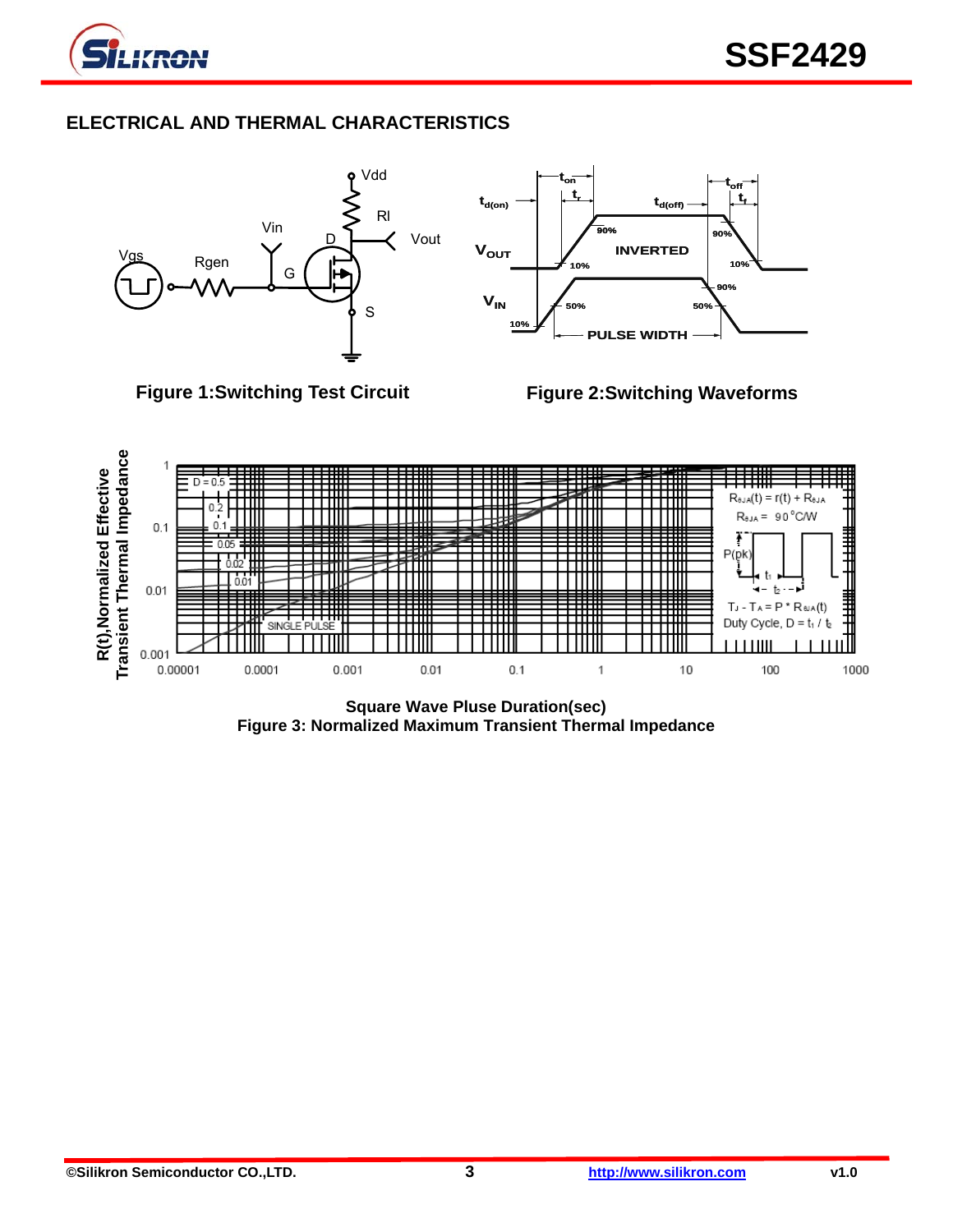

# **SOT23-6 PACKAGE INFORMATION**





ñ GAUGE PLANE SEATING PLANE

**Dimensions in Millimeters (UNIT:mm)**



| <b>SYMBOLS</b> | <b>MILLMETERS</b> |                |                |  |
|----------------|-------------------|----------------|----------------|--|
|                | MIN.              | NOM.           | MAX.           |  |
| А              |                   |                | 1.45           |  |
| A1             |                   |                | 0.15           |  |
| A <sub>2</sub> | 0.90              | 1.15           | 1.30           |  |
| b              | 0.30              |                | 0.50           |  |
| $\mathbf c$    | 0.08              |                | 0.22           |  |
| D              |                   | 2.90 BSC.      |                |  |
| E              |                   | 2.80 BSC.      |                |  |
| E1             |                   | 1.60 BSC.      |                |  |
| e              |                   | 0.95 BSC.      |                |  |
| e1             |                   | 1.90 BSC.      |                |  |
| L              | 0.30              | 0.45           | 0.60           |  |
| L1             | 0.60 REF          |                |                |  |
| L2             | 0.25 BSC.         |                |                |  |
| R              | 0.10              |                |                |  |
| R1             | 0.10              |                | 0.25           |  |
| θ              | $\Omega$          | 4              | 8 <sup>1</sup> |  |
| $\theta$ l     | $\overline{5}$    | $10^{\degree}$ | 15             |  |

## **NOTES**:

1. All dimensions are in millimeters.

2. Dimensions are inclusive of plating

3. Package body sizes exclude mold flash and gate burrs. Mold flash at the non-lead sides should be less than 6 mils.

4. Dimension L is measured in gauge plane.

5. Controlling dimension is millimeter, converted inch dimensions are not necessarily exact.